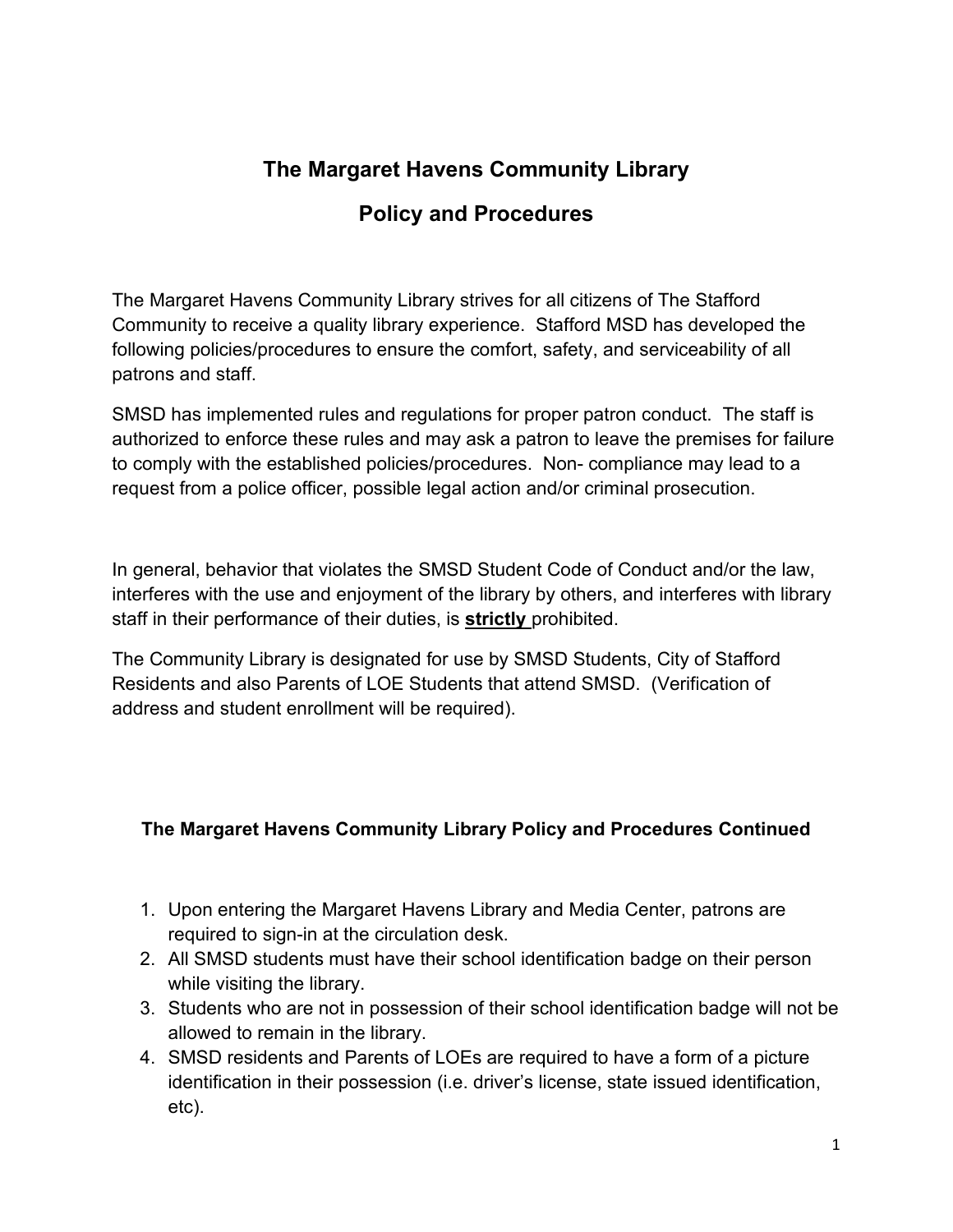- 5. All Parents of LOE students **must** check in at the circulation desk, at which time, verification of their child's enrollment in a SMSD school will be conducted.
- 6. All SMSD residents and Parents of LOEs are required to obtain a visitor's badge.
- 7. All children under the age of **twelve** must be accompanied by a parent, adult caregiver, or an individual over the age of eighteen at all times while visiting the library.
- 8. The library is **not** responsible for personal valuables or belongings left in the library.

### **The Margaret Havens Community Library Policy and Procedures Continued**

The following actions will **not** be permitted:

- Eating or drinking in the library, except as part of a program or reception
- Disorderly conduct or disruptive behavior
- Possession of alcohol, illegal drugs, or drug paraphernalia
- Smoking or the use of tobacco products
- Refusing to comply with the SMSD Code of Conduct
- Violation of the SMSD Internet Acceptable Use Policy
- Public health codes must be observed; library users must be fully clothed and wear shoes; bare feet are not allowed
- Solicitation of any kind, including that for charitable organizations
- The distribution of unauthorized materials; Materials must be presented/submitted to [Partners@staffordmsd.org](mailto:Partners@staffordmsd.org) prior to distribution
- Inappropriate use of library computers such as:
	- o Damaging or altering computer hardware/software
	- o Downloading or installing any programs or files
	- o Accessing inappropriate websites
	- o Violating copyright or trademark laws, software license agreements, or intellectual freedom rights